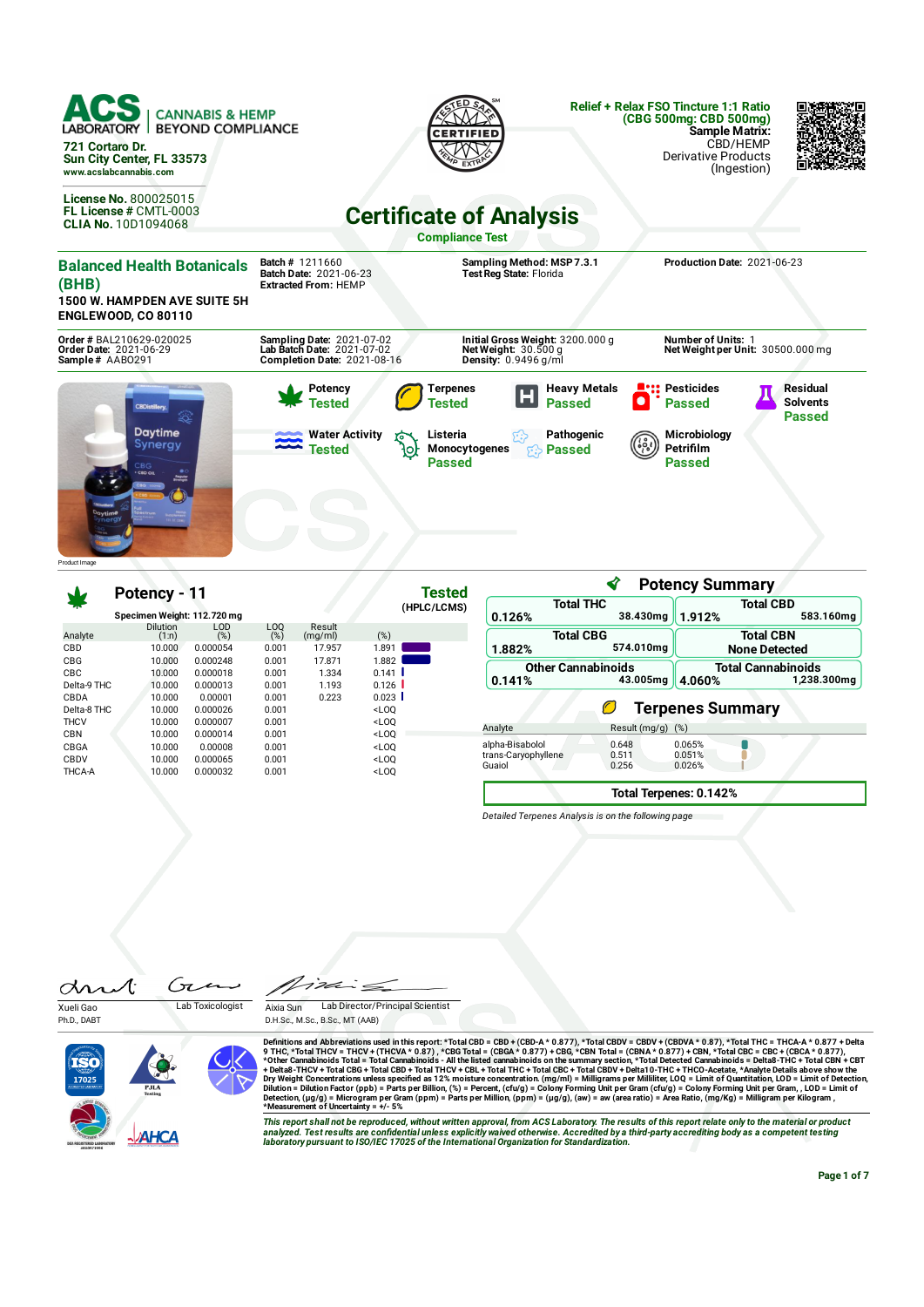

alpha-Terpinene 0.02 <LOQ beta-Myrcene 0.02 <LOQ

Borneol 0.04 <LOQ Camphene 0.02 <LOQ Camphors 0.04 <LOQ Caryophyllene oxide 0.02 <LOQ cis-Nerolidol 0.02 <LOQ Caryophyllene oxide 0.02 <LOQ cis-Nerolidol 0.02 <LOQ Eucalyptol 0.02 <LOQ Farnesene 0.02 <LOQ Valencene 0.02 <LOQ

**Total Terpenes: 0.142%**

D.H.Sc., M.Sc., B.Sc., MT (AAB)

I'VE

Aixia Sun Lab Director/Principal Scientist



 $(R)-(+)$ -Limonene

Ph.D., DABT



Definitions and Abbreviations used in this report: \*Total CBD = CBD-A (CBD-A \* 0.877), \*Total CBDV + CBDVA \* 0.87), \*Total THC = THCA-A \* 0.877<br>9 THC, \*Total THCV = THCA-A \* 0.877, \*CBG Total = (CBGA \* 0.877),\*Total CGBDV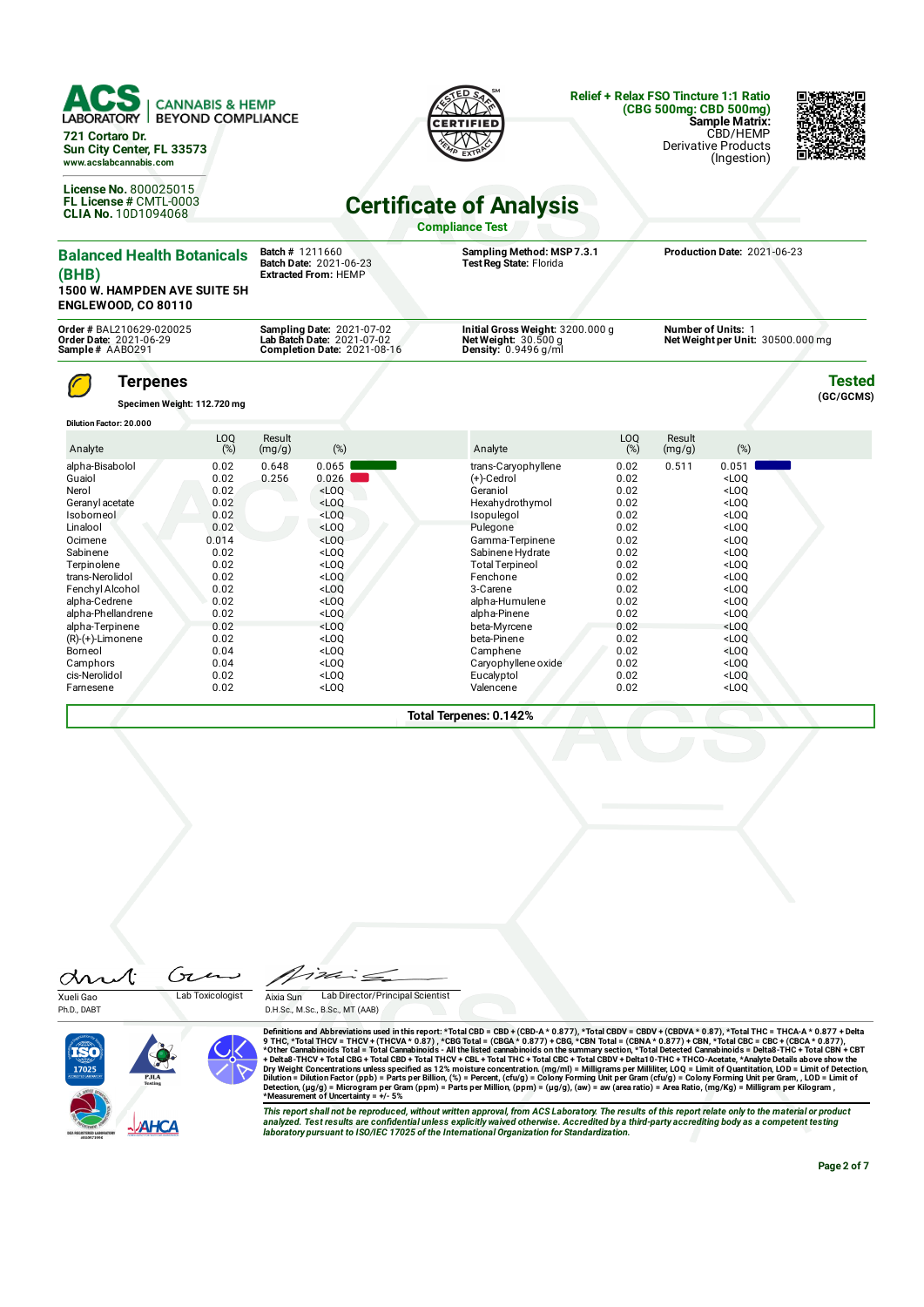|                                      | ACS.<br><b>LABORATORY</b><br>721 Cortaro Dr.<br>Sun City Center, FL 33573<br>www.acslabcannabis.com<br>License No. 800025015<br>FL License # CMTL-0003<br>CLIA No. 10D1094068 | <b>CANNABIS &amp; HEMP</b><br><b>BEYOND COMPLIANCE</b> |                                                                                               |                             | <b>Certificate of Analysis</b><br><b>Compliance Test</b>                           |                     | <b>Relief + Relax FSO Tincture 1:1 Ratio</b><br>(CBG 500mg: CBD 500mg)<br><b>Sample Matrix:</b><br><b>Derivative Products</b> | CBD/HEMP<br>(Ingestion)     |                             |
|--------------------------------------|-------------------------------------------------------------------------------------------------------------------------------------------------------------------------------|--------------------------------------------------------|-----------------------------------------------------------------------------------------------|-----------------------------|------------------------------------------------------------------------------------|---------------------|-------------------------------------------------------------------------------------------------------------------------------|-----------------------------|-----------------------------|
| (BHB)                                | <b>Balanced Health Botanicals</b><br><b>1500 W. HAMPDEN AVE SUITE 5H</b><br><b>ENGLEWOOD, CO 80110</b>                                                                        |                                                        | Batch # 1211660<br>Batch Date: 2021-06-23<br><b>Extracted From: HEMP</b>                      |                             | Sampling Method: MSP 7.3.1<br>Test Reg State: Florida                              |                     | Production Date: 2021-06-23                                                                                                   |                             |                             |
|                                      | Order # BAL210629-020025<br>Order Date: 2021-06-29<br>Sample# AAB0291                                                                                                         |                                                        | <b>Sampling Date: 2021-07-02</b><br>Lab Batch Date: 2021-07-02<br>Completion Date: 2021-08-16 |                             | Initial Gross Weight: 3200.000 g<br>Net Weight: $30.500 g$<br>Density: 0.9496 g/ml |                     | <b>Number of Units: 1</b><br>Net Weight per Unit: 30500.000 mg                                                                |                             |                             |
| $\mathbf H$                          | <b>Heavy Metals</b><br>Specimen Weight: 254.530 mg                                                                                                                            |                                                        |                                                                                               |                             |                                                                                    |                     |                                                                                                                               |                             | <b>Passed</b><br>$(ICP-MS)$ |
|                                      | <b>Dilution Factor: 2.000</b>                                                                                                                                                 | LOQ                                                    | <b>Action Level</b>                                                                           | Result                      |                                                                                    | LOQ                 | <b>Action Level</b>                                                                                                           | Result                      |                             |
| Analyte<br>Arsenic (As)<br>Lead (Pb) |                                                                                                                                                                               | (ppb)<br>100<br>100                                    | (ppb)<br>1500<br>500                                                                          | (ppb)<br>$<$ LOQ<br>$<$ LOO | Analyte<br>Cadmium (Cd)<br>Mercury (Hg)                                            | (ppb)<br>100<br>100 | (ppb)<br>500<br>3000                                                                                                          | (ppb)<br>$<$ LOQ<br>$<$ LOO |                             |

Gie drut Xueli Gao Lab Toxicologist

Ph.D., DABT

 $\leq$ Aixia Sun Lab Director/Principal Scientist D.H.Sc., M.Sc., B.Sc., MT (AAB)



Definitions and Abbreviations used in this report: \*Total CBD = CBD-A (CBD-A \* 0.877), \*Total CBDV + CBDVA \* 0.87), \*Total THC = THCA-A \* 0.877<br>9 THC, \*Total THCV = THCA-A \* 0.877, \*CBG Total = (CBGA \* 0.877),\*Total CGBDV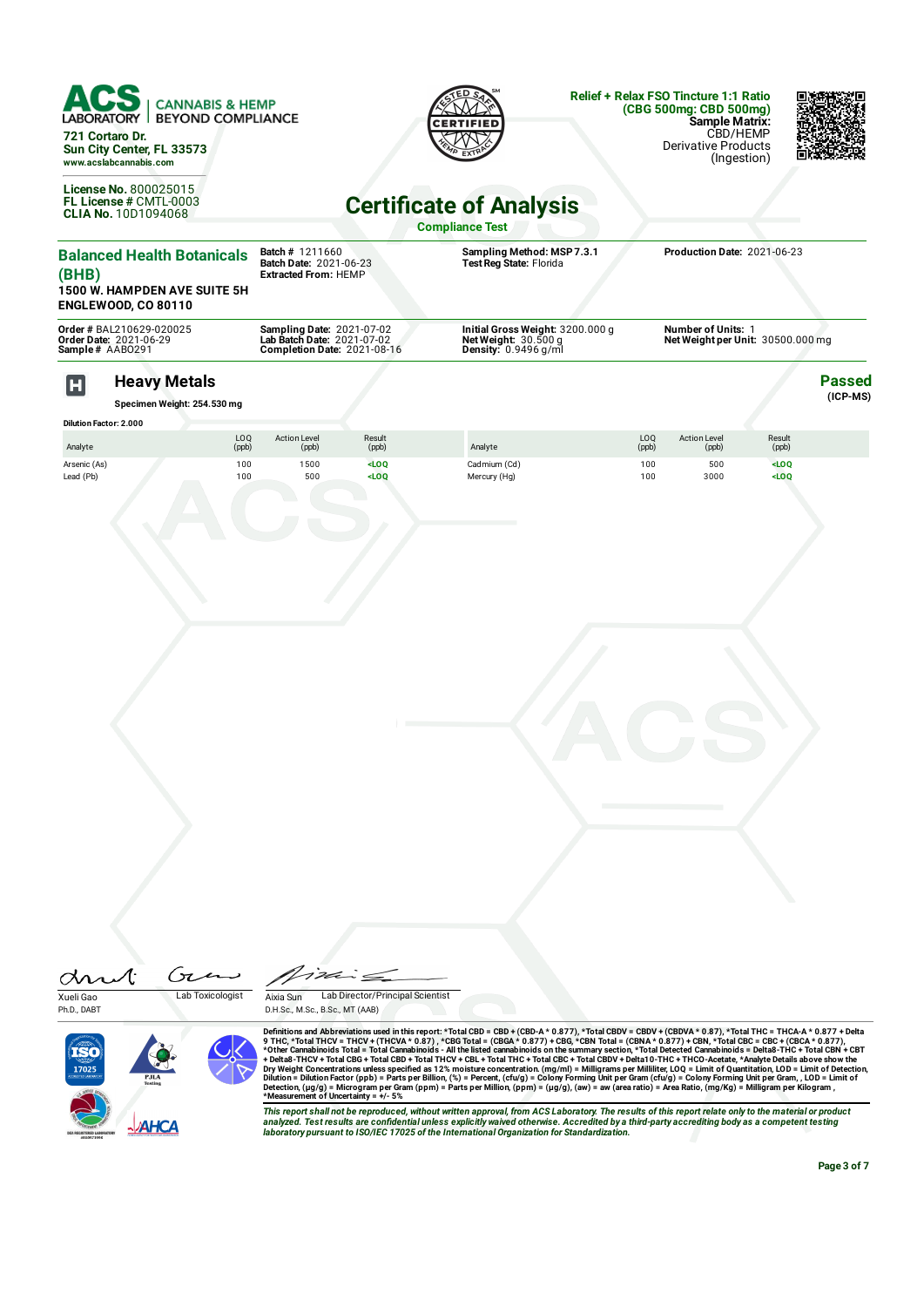

**721 Cortaro Dr. Sun City Center, FL 33573 www.acslabcannabis.com**

**License No.** 800025015 **FL License #** CMTL-0003 **CLIA No.** 10D1094068



### **Relief + Relax FSO Tincture 1:1 Ratio (CBG 500mg: CBD 500mg) Sample Matrix:** CBD/HEMP

Derivative Products (Ingestion)



**Passed (LCMS/GCMS)**

# **Certicate of Analysis**

**Compliance Test**

| <b>Balanced Health Botanicals</b><br>(BHB)<br><b>1500 W. HAMPDEN AVE SUITE 5H</b><br><b>ENGLEWOOD, CO 80110</b> | <b>Batch # 1211660</b><br><b>Batch Date: 2021-06-23</b><br><b>Extracted From: HEMP</b>               | Sampling Method: MSP 7.3.1<br>Test Reg State: Florida                                       | Production Date: 2021-06-23                                  |
|-----------------------------------------------------------------------------------------------------------------|------------------------------------------------------------------------------------------------------|---------------------------------------------------------------------------------------------|--------------------------------------------------------------|
| Order # BAL210629-020025<br><b>Order Date: 2021-06-29</b><br>Sample# AAB0291                                    | <b>Sampling Date: 2021-07-02</b><br>Lab Batch Date: 2021-07-02<br><b>Completion Date: 2021-08-16</b> | Initial Gross Weight: 3200.000 g<br>Net Weight: $30.500$ g<br><b>Density:</b> $0.9496$ g/ml | <b>Number of Units:</b><br>Net Weight per Unit: 30500.000 mg |

## **Pesticides FL (MGK)**

**Specimen Weight: 184.900 mg**

ö"

| <b>Dilution Factor: 8.113</b> |              |                              |                 |                      |              |                              |                 |  |
|-------------------------------|--------------|------------------------------|-----------------|----------------------|--------------|------------------------------|-----------------|--|
| Analyte                       | LOQ<br>(ppb) | <b>Action Level</b><br>(ppb) | Result<br>(ppb) | Analyte              | LOQ<br>(ppb) | <b>Action Level</b><br>(ppb) | Result<br>(ppb) |  |
| Abamectin                     | 28.23        | 300                          | LOO             | Acephate             | 30           | 3000                         | $<$ LOQ         |  |
| Acequinocyl                   | 48           | 2000                         | LOO             | Acetamiprid          | 30           | 3000                         | $<$ LOQ         |  |
| Aldicarb                      | 30           | 100                          | $<$ LOQ         | Azoxystrobin         | 10           | 3000                         | $<$ LOQ         |  |
| Bifenazate                    | 30           | 3000                         | LOO             | Bifenthrin           | 30           | 500                          | $<$ LOQ         |  |
| Boscalid                      | 10           | 3000                         | $<$ LOQ         | Captan               | 30           | 3000                         | $<$ LOQ         |  |
| Carbaryl                      | 10           | 500                          | $<$ LOQ         | Carbofuran           | 10           | 100                          | $<$ LOQ         |  |
| Chlorantraniliprole           | 10           | 3000                         | $<$ LOQ         | Chlordane            | 10           | 100                          | $<$ LOQ         |  |
| Chlorfenapyr                  | 30           | 100                          | $<$ LOQ         | Chlormequat Chloride | 10           | 3000                         | $<$ LOQ         |  |
| Chlorpyrifos                  | 30           | 100                          | $<$ LOQ         | Clofentezine         | 30           | 500                          | $<$ LOQ         |  |
| Coumaphos                     | 48           | 100                          | LOO             | Cyfluthrin           | 30           | 1000                         | $<$ LOQ         |  |
| Cypermethrin                  | 30           | 1000                         | LOO             | Daminozide           | 30           | 100                          | LOO             |  |
| Diazinon                      | 30           | 200                          | LOO             | Dichlorvos           | 30           | 100                          | LOO             |  |
| Dimethoate                    | 30           | 100                          | $<$ LOQ         | Dimethomorph         | 48           | 3000                         | $<$ LOQ         |  |
| Ethoprophos                   | 30           | 100                          | $<$ LOQ         | Etofenprox           | 30           | 100                          | $<$ LOQ         |  |
| Etoxazole                     | 30           | 1500                         | $<$ LOQ         | Fenhexamid           | 10           | 3000                         | $<$ LOQ         |  |
| Fenoxycarb                    | 30           | 100                          | $<$ LOQ         | Fenpyroximate        | 30           | 2000                         | $<$ LOQ         |  |
| Fipronil                      | 30           | 100                          | $<$ LOQ         | Flonicamid           | 30           | 2000                         | $<$ LOQ         |  |
| Fludioxonil                   | 48           | 3000                         | $<$ LOQ         | Hexythiazox          | 30           | 2000                         | LOO             |  |
| Imazalil                      | 30           | 100                          | $<$ LOQ         | Imidacloprid         | 30           | 3000                         | $<$ LOQ         |  |
| Kresoxim Methyl               | 30           | 1000                         | $<$ LOQ         | Malathion            | 30           | 2000                         | $<$ LOQ         |  |
| Metalaxyl                     | 10           | 3000                         | $<$ LOQ         | Methiocarb           | 30           | 100                          | $<$ LOQ         |  |
| Methomyl                      | 30           | 100                          | $<$ LOQ         | Mevinphos            | 10           | 100                          | LOO             |  |
| <b>MGK</b>                    | 30           | 200                          | $<$ LOQ         | Myclobutanil         | 30           | 3000                         | $<$ LOQ         |  |
| Naled                         | 30           | 500                          | $<$ LOQ         | Oxamyl               | 30           | 500                          | $<$ LOQ         |  |
| Paclobutrazol                 | 30           | 100                          | $<$ LOQ         | Parathion-methyl     | 10           | 100                          | $<$ LOQ         |  |
| Pentachloronitrobenzene       | 10           | 200                          | $<$ LOQ         | Permethrin           | 30           | 1000                         | $<$ LOQ         |  |
| Phosmet                       | 30           | 200                          | $<$ LOQ         | Piperonylbutoxide    | 30           | 3000                         | $<$ LOQ         |  |
| Prallethrin                   | 30           | 400                          | $<$ LOQ         | Propiconazole        | 30           | 1000                         | $<$ LOQ         |  |
| Propoxur                      | 30           | 100                          | $<$ LOQ         | Pyrethrins           | 30           | 1000                         | $<$ LOQ         |  |
| Pyridaben                     | 30           | 3000                         | $<$ LOQ         | Spinetoram           | 10           | 3000                         | $<$ LOQ         |  |
| Spinosad                      | 30           | 3000                         | $<$ LOQ         | Spiromesifen         | 30           | 3000                         | $<$ LOQ         |  |
| Spirotetramat                 | 30           | 3000                         | $<$ LOQ         | Spiroxamine          | 30           | 100                          | $<$ LOQ         |  |
| Tebuconazole                  | 30           | 1000                         | $<$ LOQ         | Thiacloprid          | 30           | 100                          | $<$ LOQ         |  |
| Thiamethoxam                  | 30           | 1000                         | $<$ LOQ         | Trifloxystrobin      | 30           | 3000                         | LOO             |  |

Gτ drut Xueli Gao Lab Toxicologist

Ph.D., DABT

Aixia Sun Lab Director/Principal Scientist

D.H.Sc., M.Sc., B.Sc., MT (AAB)



Definitions and Abbreviations used in this report: \*Total CBD = CBD-A (CBD-A \* 0.877), \*Total CBDV + CBDVA \* 0.87), \*Total THC = THCA-A \* 0.877<br>9 THC, \*Total THCV = THCA-A \* 0.877, \*CBG Total = (CBGA \* 0.877),\*Total CGBDV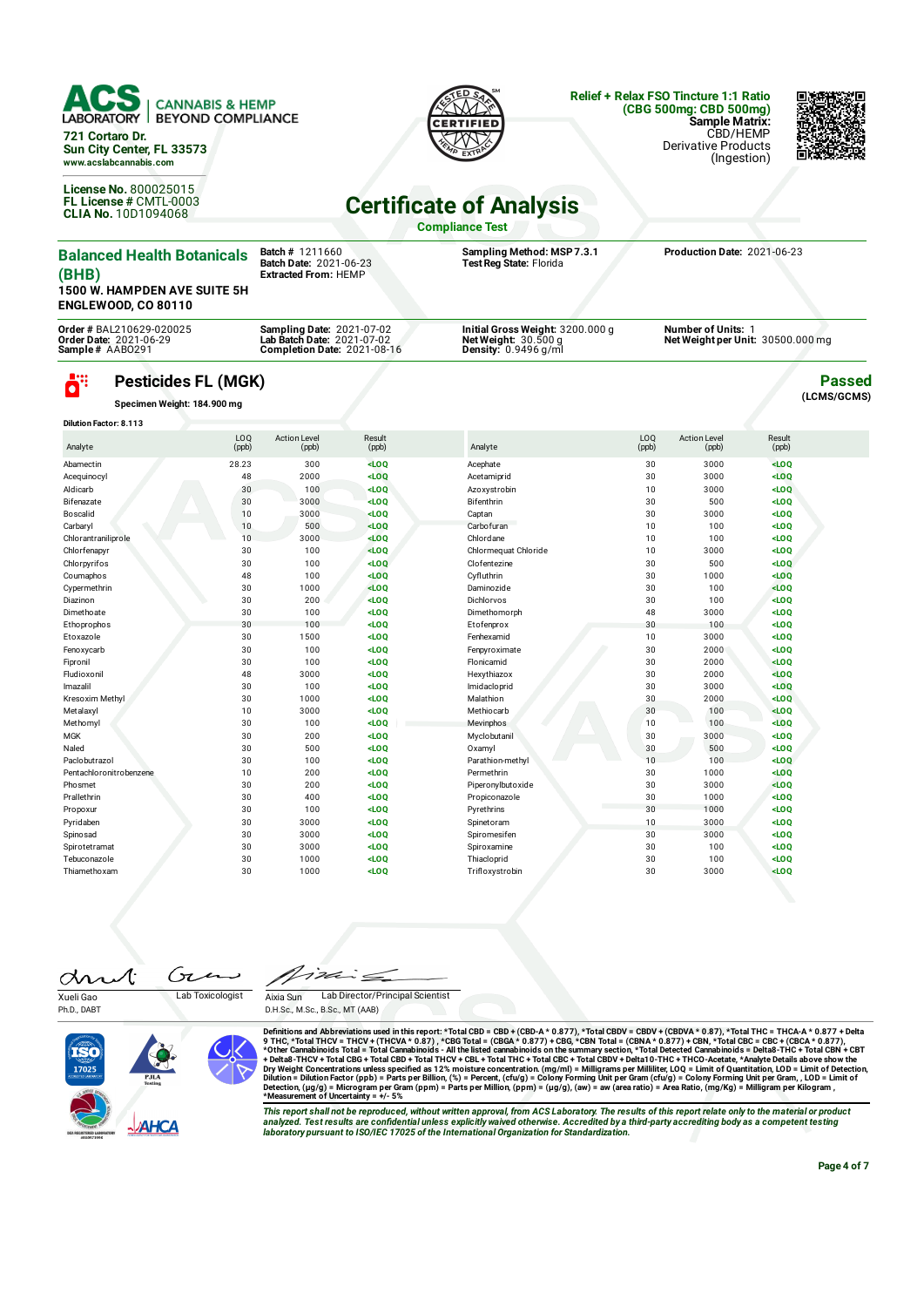

**ENGLEWOOD, CO 80110 Order #** BAL210629-020025 **Order Date:** 2021-06-29 **Sample #** AABO291 **Sampling Date:** 2021-07-02 **Lab Batch Date:** 2021-07-02 **Completion Date:** 2021-08-16 **Initial Gross Weight:** 3200.000 g **Net Weight:** 30.500 g **Density:** 0.9496 g/ml **Number of Units:** 1 **Net Weight per Unit:** 30500.000 mg Д **Passed**

## **Residual Solvents – FL/UT (BHB)**

**Specimen Weight: 108.500 mg**

| Dilution Factor: 50.000 |              |                              |                 |                       |                          |                              |                 |  |
|-------------------------|--------------|------------------------------|-----------------|-----------------------|--------------------------|------------------------------|-----------------|--|
| Analyte                 | LOO<br>(ppm) | <b>Action Level</b><br>(ppm) | Result<br>(ppm) | Analyte               | LO <sub>0</sub><br>(ppm) | <b>Action Level</b><br>(ppm) | Result<br>(ppm) |  |
| 1.1-Dichloroethene      | 0.16         | 8                            | $<$ LOO         | 1,2 Dimethoxyethane   | 0.04                     | 100                          | $<$ LOO         |  |
| 1.2-Dichloroethane      | 1.67         | $\overline{c}$               | $<$ LOO         | 1.4 Dioxane           | 1.67                     | 380                          | $<$ LOO         |  |
| 1-Butanol               | 1.67         | 5000                         | $<$ LOQ         | 1-Pentanol            | 1.67                     | 5000                         | $<$ LOQ         |  |
| 1-Propanol              | 1.67         | 5000                         | LOO             | 2,2-dimethylbutane    | 1.67                     | 290                          | $<$ LOO         |  |
| 2,3-dimethylbutane      | 1.67         | 290                          | $<$ LOQ         | 2-Butanol             | 1.67                     | 5000                         | $<$ LOQ         |  |
| 2-Butanone              | 6.4          | 5000                         | $<$ LOQ         | 2-Ethoxyethanol       | 1.67                     | 160                          | $<$ LOQ         |  |
| 2-methylbutane          | 1.67         | 5000                         | $<$ LOQ         | 2-Methylpentane       | 1.67                     | 290                          | $<$ LOQ         |  |
| 2-Propanol (IPA)        | 1.67         | 5000                         | $<$ LOQ         | 3-Methylpentane       | 1.67                     | 290                          | $<$ LOO         |  |
| Acetone                 | 1.67         | 5000                         | $<$ LOQ         | Acetonitrile          | 0.02                     | 410                          | LOO             |  |
| Benzene                 | 1.67         | $\overline{2}$               | $<$ LOQ         | Butane                | 1.67                     | 2000                         | $<$ LOO         |  |
| Chloroform              | 0.04         | 60                           | $<$ LOQ         | Cumene                | 1.67                     | 70                           | LOO             |  |
| Cyclohexane             | 1.67         | 3880                         | $<$ LOQ         | Dichloromethane       | 1.67                     | 600                          | $<$ LOO         |  |
| Dimethyl sulfoxide      | 1.67         | 5000                         | $<$ LOQ         | Ethanol               | 1.67                     | 5000                         | $<$ LOQ         |  |
| Ethyl Acetate           | 1.11         | 5000                         | $<$ LOQ         | Ethyl Ether           | 1.39                     | 5000                         | $<$ LOO         |  |
| Ethylene glycol         | 1.67         | 620                          | $<$ LOQ         | Ethylene Oxide        | 0.1                      | 5                            | $<$ LOQ         |  |
| Heptane                 | 1.67         | 5000                         | $<$ LOQ         | Hexane                | 1.17                     | 290                          | $<$ LOO         |  |
| Isopropyl acetate       | 1.67         | 5000                         | $<$ LOO         | Isopropyl alcohol     | 1.67                     | 500                          | $<$ LOO         |  |
| Methanol                | 0.69         | 3000                         | $<$ LOQ         | Methylene chloride    | 2.43                     | 600                          | $<$ LOO         |  |
| Methylpropane           | 1.67         | 5000                         | $<$ LOQ         | N,N-dimethylacetamide | 1.67                     | 1090                         | $<$ LOO         |  |
| N,N-dimethylformanide   | 1.67         | 880                          | $<$ LOQ         | Pentane               | 1.67                     | 5000                         | $<$ LOQ         |  |
| Propane                 | 1.67         | 2100                         | $<$ LOO         | Pyridine              | 1.67                     | 100                          | $<$ LOQ         |  |
| Sulfolane               | 1.67         | 160                          | $<$ LOQ         | Tetrahydrofuran       | 1.67                     | 720                          | $<$ LOQ         |  |
| Toluene                 | 1.67         | 890                          | $<$ LOQ         | <b>Total Xylenes</b>  | 1.67                     | 1000                         | $<$ LOQ         |  |
| Trichloroethvlene       | 0.49         | 80                           | $<$ LOO         |                       |                          |                              |                 |  |

Gr drut

Ph.D., DABT

Xueli Gao Lab Toxicologist

Aixia Sun Lab Director/Principal Scientist D.H.Sc., M.Sc., B.Sc., MT (AAB)



Definitions and Abbreviations used in this report: \*Total CBD = CBD-A (CBD-A \* 0.877), \*Total CBDV + CBDVA \* 0.87), \*Total THC = THCA-A \* 0.877<br>9 THC, \*Total THCV = THCA-A \* 0.877, \*CBG Total = (CBGA \* 0.877),\*Total CGBDV

This report shall not be reproduced, without written approval, from ACS Laboratory. The results of this report relate only to the material or product<br>analyzed. Test results are confidential unless explicitly waived otherwi

**(GCMS)**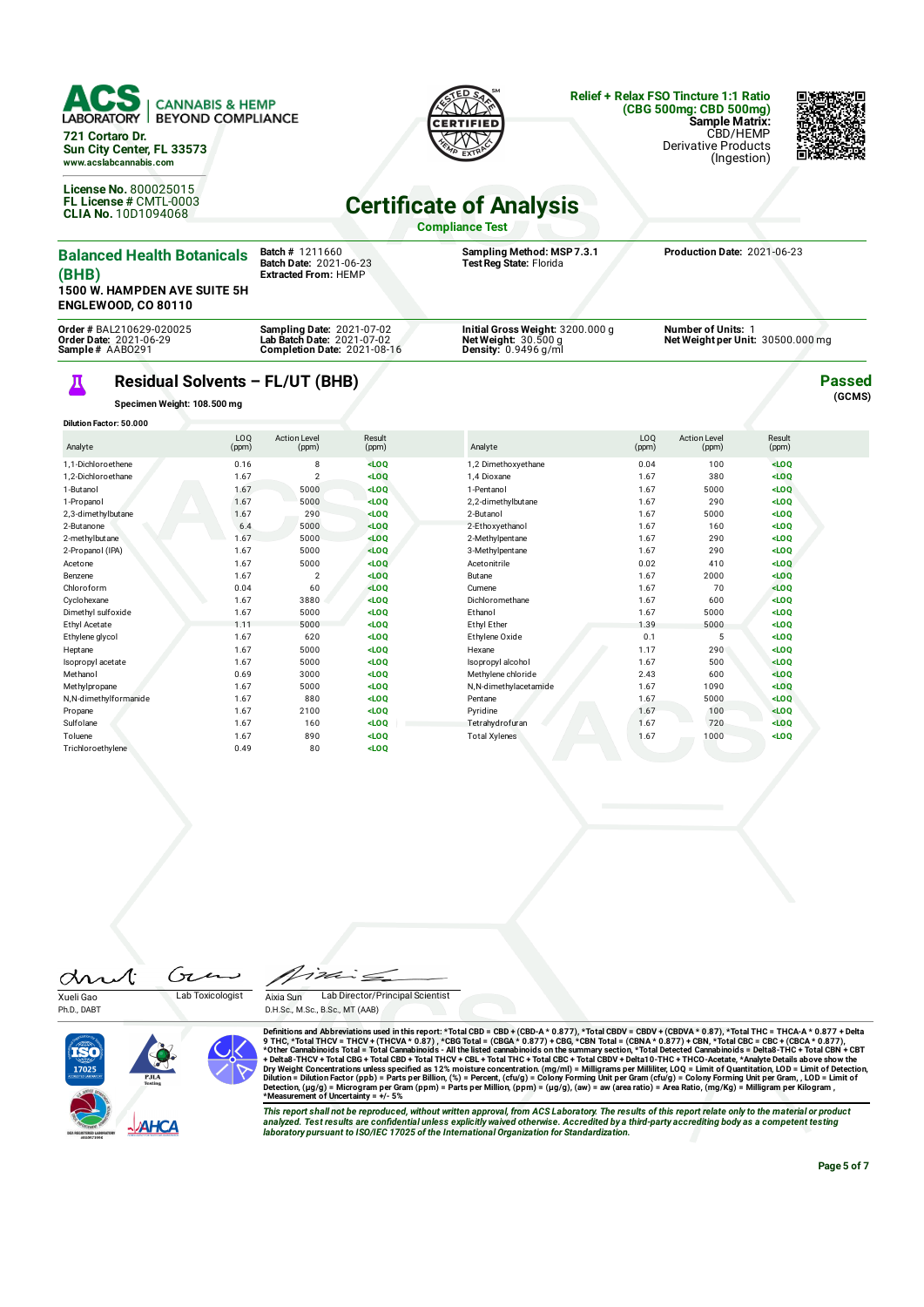| 721 Cortaro Dr.                                                   | <b>CANNABIS &amp; HEMP</b><br><b>BEYOND COMPLIANCE</b><br>Sun City Center, FL 33573<br>www.acslabcannabis.com |                                                                                                      |                                                                                           | <b>Relief + Relax FSO Tincture 1:1 Ratio</b><br>(CBG 500mg: CBD 500mg)<br><b>Sample Matrix:</b><br>CBD/HEMP<br>Derivative Products<br>(Ingestion) |
|-------------------------------------------------------------------|---------------------------------------------------------------------------------------------------------------|------------------------------------------------------------------------------------------------------|-------------------------------------------------------------------------------------------|---------------------------------------------------------------------------------------------------------------------------------------------------|
|                                                                   | <b>License No. 800025015</b><br>FL License # CMTL-0003<br><b>CLIA No. 10D1094068</b>                          |                                                                                                      | <b>Certificate of Analysis</b><br><b>Compliance Test</b>                                  |                                                                                                                                                   |
| (BHB)                                                             | <b>Balanced Health Botanicals</b><br><b>1500 W. HAMPDEN AVE SUITE 5H</b><br><b>ENGLEWOOD, CO 80110</b>        | <b>Batch # 1211660</b><br>Batch Date: 2021-06-23<br><b>Extracted From: HEMP</b>                      | Sampling Method: MSP 7.3.1<br>Test Reg State: Florida                                     | Production Date: 2021-06-23                                                                                                                       |
| Sample# AABO291                                                   | Order # BAL210629-020025<br>Order Date: 2021-06-29                                                            | <b>Sampling Date: 2021-07-02</b><br>Lab Batch Date: 2021-07-02<br><b>Completion Date: 2021-08-16</b> | Initial Gross Weight: 3200.000 g<br>Net Weight: $30.500 g$<br><b>Density: 0.9496 g/ml</b> | <b>Number of Units: 1</b><br>Net Weight per Unit: 30500.000 mg                                                                                    |
|                                                                   | <b>Water Activity</b><br>Specimen Weight: 0.500 g                                                             |                                                                                                      |                                                                                           | Tested<br>(Water Activity Analyzer)                                                                                                               |
| <b>Dilution Factor: 1.000</b><br>Analyte<br><b>Water Activity</b> | <b>Action Level</b><br>(aw)<br>0.85                                                                           | Result<br>(aw)<br>0.247                                                                              |                                                                                           |                                                                                                                                                   |
| <b>SO</b>                                                         | <b>Listeria Monocytogenes</b><br>Specimen Weight: 1008.300 mg                                                 |                                                                                                      |                                                                                           | <b>Passed</b><br>(qPCR)                                                                                                                           |
| <b>Dilution Factor: 1.000</b><br>Analyte                          | <b>Action Level</b><br>(cfu/g)                                                                                | Result                                                                                               |                                                                                           |                                                                                                                                                   |
| Listeria Monocytogenes                                            | $\mathbf{1}$<br>Pathogenic SAE (qPCR)                                                                         | Absence in 1g                                                                                        |                                                                                           | <b>Passed</b>                                                                                                                                     |
|                                                                   | Specimen Weight: 239.170 mg                                                                                   |                                                                                                      |                                                                                           | (qPCR)                                                                                                                                            |
| <b>Dilution Factor: 1.000</b>                                     | <b>Action Level</b>                                                                                           | Result                                                                                               |                                                                                           | <b>Action Level</b><br>Result                                                                                                                     |
| Analyte<br>Niger, Terreus)                                        | (cfu/g)<br>Aspergillus (Flavus, Fumigatus,<br>$\mathbf{1}$                                                    | (cfu/g)<br>Absence in 1g                                                                             | Analyte<br>E.Coli<br>Salmonella                                                           | (cfu/g)<br>(cfu/g)<br>Absence in 25g<br>1<br>Absence in 25g                                                                                       |
| Xueli Gao<br>Ph.D., DABT                                          | $\sqrt{\pi}$<br>Lab Toxicologist                                                                              | Lab Director/Principal Scientist<br>Aixia Sun<br>D.H.Sc., M.Sc., B.Sc., MT (AAB)                     |                                                                                           |                                                                                                                                                   |

+ Delta8-THCV + Total CBG + Total CBD + Total THCV + CBL + Total CHCN + Delta CBDV + Delta1 0-THC + THCO-Acetate, \*Analyte Details above show the<br>Dry Weight Concentrations unless specified as 12% moisture concentration. (m This report shall not be reproduced, without written approval, from ACS Laboratory. The results of this report relate only to the material or product<br>analyzed. Test results are confidential unless explicitly waived otherwi

PJIA<br>
NAHCA